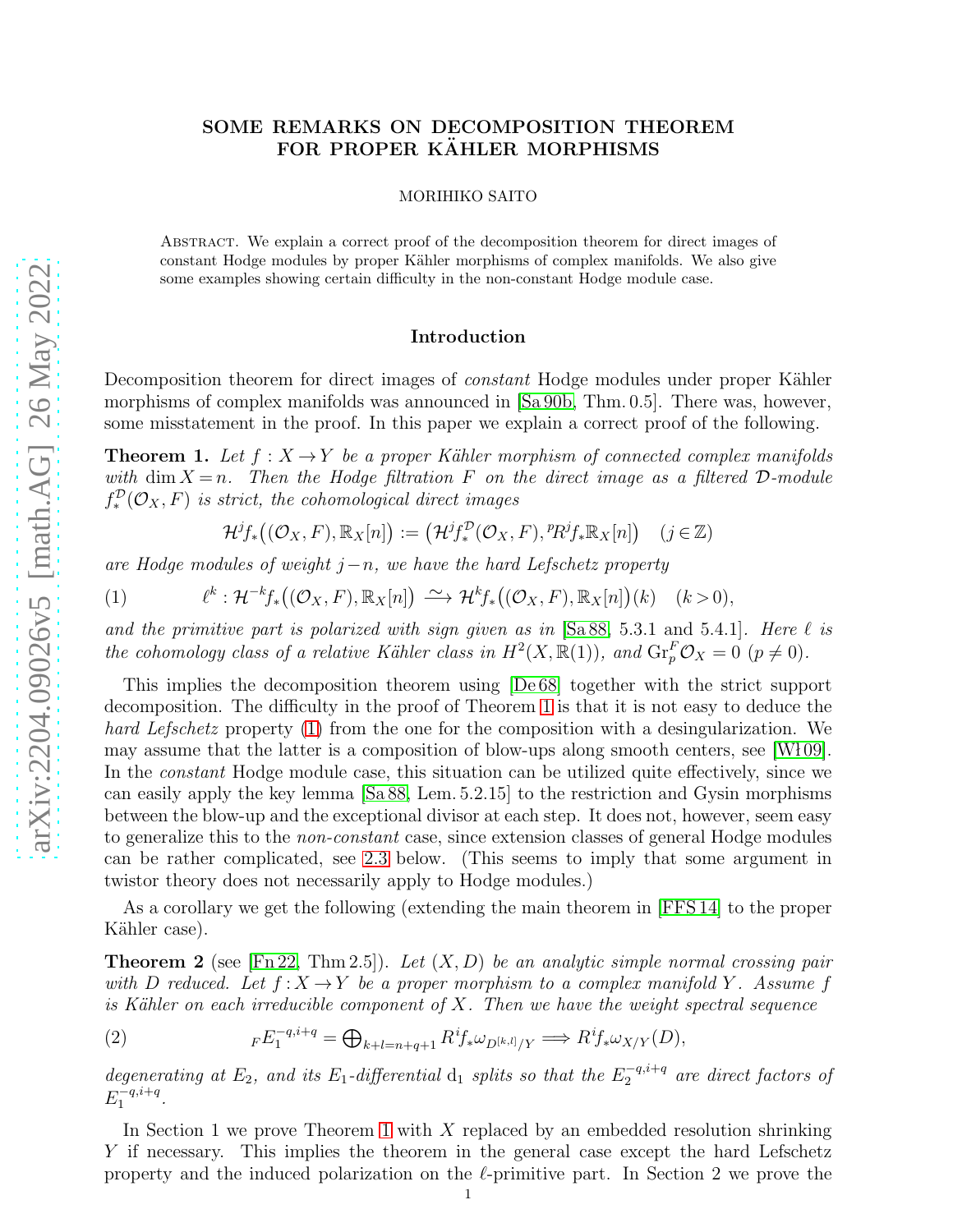hard Lefschetz property after reviewing some basics of Gysin and restriction morphisms associated to blow-ups of complex manifolds along smooth centers.

We thank O. Fujino for his interest in this subject. This work is partially supported by JSPS Kakenhi 15K04816.

## 1. Proof of Theorem [1](#page-0-0) for embedded resolutions

In this section we prove Theorem [1](#page-0-0) with X replaced by an embedded resolution shrinking Y if necessary. This implies the theorem in the general case except the hard Lefschetz property and the induced polarization on the  $\ell$ -primitive part.

1.1. Level 0 Hodge modules of normal crossing type. Let X be a complex manifold of pure dimension *n*. We say that a polarizable R-Hodge module  $\mathcal{M} = ((M, F), K)$  with strict support  $X$  (that is,  $K$  is an intersection complex on  $X$  with local system coefficients, see [\[BBD 82\]](#page-10-0)) is a level 0 Hodge module of normal crossing type with singular locus  $\text{Sing }\mathcal{M}$ contained in  $D \subset X$  if D is a divisor with *simple* normal crossings and the restriction of M to  $U := X \setminus D$  corresponds to a variation of Hodge structure of level 0 and type  $(0, 0)$ (in particular, M has weight n). The last condition means that the Hodge filtration F is trivial on U, more precisely,  $\mathrm{Gr}_{p}^{F} M|_{U} = 0$  for  $p \neq 0$ . The underlying local system  $K[-n]|_{U}$ is an orthogonal representation (by a polarization) with semisimple local monodromies of finite orders around the irreducible components of  $D$ . Note that the constant Hodge module  $((\mathcal{O}_X, F), \mathbb{R}_X[n])$  is a level 0 Hodge module of normal crossing type with weight n, where  $D = \emptyset$ .

Let M be a level 0 Hodge module of normal crossing type with Sing  $\mathcal{M} \subset D$ . Let  $f : X \to Y$ be a proper Kähler morphism of complex manifolds. Let  $p \in f(X)$ , and  $g_i$   $(i \in [1, r])$  be holomorphic functions on Y (replacing Y with a neighborhood of  $p$  if necessary) such that

<span id="page-1-1"></span>(1.1.1) 
$$
\bigcap_{i=1}^r g_i^{-1}(0) \cap f(X) = \{p\},
$$

where we may have  $r > \dim f(X)$ . Consider the condition

<span id="page-1-0"></span>
$$
(1.1.2) \t\t D \supset \bigcup_{i=1}^r h_i^{-1}(0),
$$

with  $h_i := f^* g_i$  (replacing D and taking an embedded resolution). Here the divisors  $h_i^{-1}$  $i^{-1}(0)$ have simple normal crossings, since they are contained in a divisor with simple normal crossings. Let  $\ell$  be the cohomology class of a relative Kähler form for f. We have the following.

<span id="page-1-2"></span>**Theorem 1.1.** In the above notation, the direct image as a filtered  $\mathcal{D}\text{-module } f^{\mathcal{D}}_*(M,F)$  is strict, and the cohomological direct images  $\mathcal{H}^{j}f_{*}\mathcal{M}$  (j  $\in \mathbb{Z}$ ) are Hodge modules of weight j–n, where  $(1.1.2)$  is not assumed. If  $(1.1.2)$  is satisfied, then, replacing Y with a neighborhood of p if necessary, we have the hard Lefschetz property for the action of  $\ell$  together with the induced polarization on the ℓ-primitive part.

*Proof.* We argue by induction on dim  $f(X)$ . If  $f(X) = \{p\}$ , we may assume  $Y = \{p\}$ . Hodge theory for unitary local systems with semi-simple local monodromies of finite orders is an easy case of [\[CKS 87\]](#page-11-6), [\[KK 86\]](#page-11-7), [\[KK 87\]](#page-11-8) (generalizing [\[Zu 79\]](#page-11-9)), and is more or less well-known, see for instance [\[Ti 87,](#page-11-10) §5].

Assume dim  $f(X) > 0$ . Applying [\[Sa 90a,](#page-11-11) Thm. 3.3–4], the hypothesis that M is a level 0 Hodge module of normal crossing type is preserved by taking the N-primitive part of the W-graded pieces of nearby and vanishing cycle functors  $P_N \text{Gr}_k^W \psi_{h_1}, P_N \text{Gr}_k^W \varphi_{h_1,1}$  up to Tate twists. Assuming [\(1.1.2\)](#page-1-0), and applying [\[Sa 88,](#page-11-1) Prop.3.3.17, Prop.4.2.2, and Cor.4.2.4] and the inductive hypothesis, we then see that

$$
P_N \text{Gr}_k^W \psi_{g_1} \mathcal{H}^j f_* \mathcal{M}, \quad P_N \text{Gr}_k^W \varphi_{g_1,1} \mathcal{H}^j f_* \mathcal{M} \quad (k \in \mathbb{Z})
$$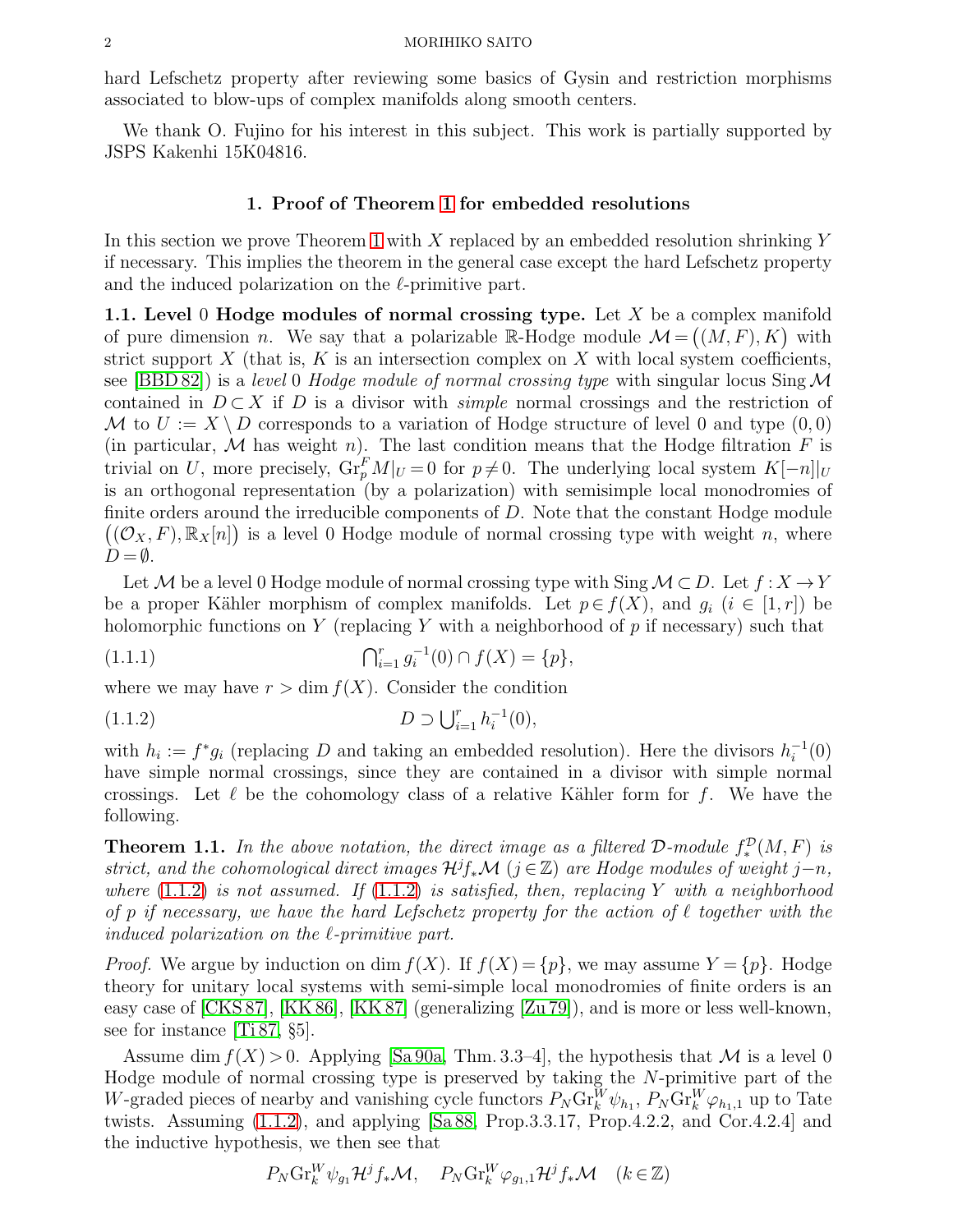are Hodge modules of weight  $k$  (using the weight spectral sequence), and get the strictness of the Hodge filtration  $F$  on the direct image together with the hard Lefschetz property and the induced polarization on the  $(\ell, N)$ -bi-primitive part, replacing Y with a neighborhood of p if necessary. (Note that the vanishing cycle functor is the identity for objects whose supports are contained in the zero-locus of the function.)

Here we can apply the above argument by replacing  $\psi_{g_1}, \varphi_{g_1,1}$  with  $\psi_{g_1-c}, \varphi_{g_1-c,1}$  for  $0 < |c| \ll 1$ . (Note that any intersections of irreducible components of D, which are not contained in  $h_1^{-1}(0)$ , intersects  $h_1^{-1}(c)$  transversally for  $0 < |c| \ll 1$ .) This can be used to show that we have the induced polarization on the  $\ell$ -primitive part. Indeed, if a strict support Z of a direct factor of  $\mathcal{H}^{j}f_{*}\mathcal{M}$  is not contained in  $g_{1}^{-1}(0)$  and  $Z \cap g^{-1}(0) \neq \emptyset$ , then we take c such that  $0 < |c| \ll 1$  and  $Z^{\circ} \cap g_1^{-1}(c) \neq \emptyset$ , where  $Z^{\circ}$  is a smooth Zariski-open of Z on which we have a shifted local system.

The above argument is, however, insufficient to prove the assertion that the cohomological direct images  $\mathcal{H}^{j}f_{*}\mathcal{M}$  are Hodge modules. (The last argument on the induced polarization is valid only after showing the latter assertion.) To show it, we have to take any point  $p' \in f(X)$ together with holomorphic functions  $g'_{i}$   $(i \in [1, r])$  satisfying  $(1.1.1-2)$  (with p replaced by  $p'$ ) after replacing Y with a neighborhood of  $p'$  and taking an embedded resolution, which is given by a *projective* morphism  $\pi : \widetilde{X} \to X$ . (Here we do not have to assume [\(1.1.2\)](#page-1-0) for p.) For the last morphism, we have the compatibility of decompositions for filtered  $\mathcal{D}\text{-modules}$ and R-complexes (see [\[Sa 90b\]](#page-11-0)) using Deligne's *canonical choice* of decomposition depending on ℓ, see [\[De 94\]](#page-11-12)). So  $\mathcal{H}^{j}f_{*}\mathcal{M}$  is a direct factor of  $\mathcal{H}^{j}\tilde{f}_{*}\tilde{\mathcal{M}}$  with  $\tilde{f} := f \circ \pi$ , where  $\tilde{\mathcal{M}}$  is the level 0 Hodge module of normal crossing type on  $\overline{X}$  whose restriction to  $\overline{X} \setminus \pi^{-1}(D)$  coincides with the restriction of  $M$ . Since the first two assertions are local on Y, Theorem [1.1](#page-1-2) then follows.

Remark 1.1a. In [\[Sa 90b\]](#page-11-0) an argument similar to [\[Sa 85\]](#page-11-13) was used.

Remark 1.1b. There is a subtle point in a proof of [\[Sa 88,](#page-11-1) Thm. 5.3.1] and [\[Sa 90a,](#page-11-11) Thm. 3.20] by induction on the dimension of support without using [\[Sa](#page-11-1) 88, 3.5]. Indeed, for the proof of  $\lceil \text{Sa}\, 90a, \text{Thm. } 3.20 \rceil$ , we must replace X with a desingularization for each choice of a function  $q$ , and the inductive argument cannot be carried out so simply as is imagined by some people. We have to use a rather technical assertion like [\[Sa 88,](#page-11-1) Prop. 5.3.4] (or [\[Sa 17,](#page-11-14) Thm. 2.4]).

**1.2. Proof of Theorem [2](#page-0-2).** We show that Theorem 2 follows from Theorem [1.1](#page-1-2) without relying on Theorem [1.](#page-0-0) Except the splitting of  $d_1$ , the assertions of Theorem [2](#page-0-2) are local on Y, and follow from Theorem [1.1.](#page-1-2) Here we need the hard Lefschetz property for the action of a relative Kähler class in order to get a global splitting of  $d_1$  (using the associated global polarization of variation of Hodge structure).

The latter hard Lefschetz property is, however, needed only for the direct factor of the cohomological direct images with strict support  $f(X)$  in the notation of Theorem [1.1.](#page-1-2) Indeed, the higher direct images  $R^i f_* \omega_{D^{[k,l]}/Y}$  are uniquely determined by their restrictions to a dense Zariski-open subset of  $f(D^{[k,l]})$  over which  $f|_{D^{[k,l]}}$  is smooth (using the filtration V of Kashiwara and Malgrange, see [\[Sa 88,](#page-11-1) (3.2.2.2)]). This is proved in [\[Sa 91\]](#page-11-15) as a refinement of Kollár's *torsion-freeness* theorem [\[Ko 86\]](#page-11-16).

The hard Lefschetz property for *general fibers* of  $f|_{D^{[k,l]}} : D^{[k,l]} \to f(D^{[k,l]})$  follows from the classical Hodge theory on compact smooth Kähler general fibers. The weight spectral sequence [\(2\)](#page-0-3) can be deduced from the corresponding one for Hodge modules (by restricting to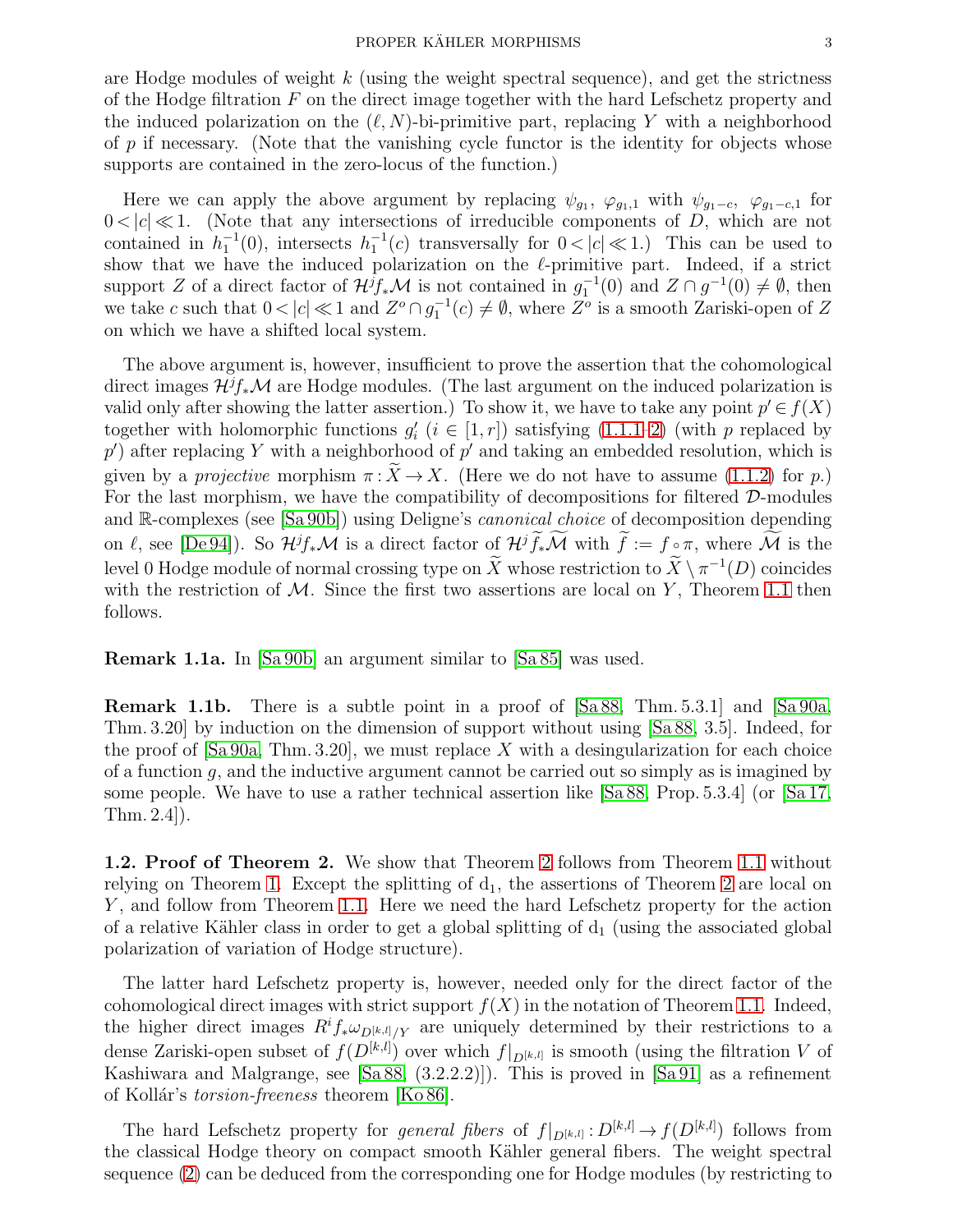$F_0$  and taking the tensor product with  $\omega_Y^{\vee}$ , see [\[FFS 14\]](#page-11-4)), where the differential  $d_1$  preserves the strict supports. So Theorem [2](#page-0-2) follows.

**Remark 1.2.** We say that a proper morphism of complex manifolds  $f : X \to Y$  is Kähler, if there is a relative Kähler form  $\xi_f$  (which is a closed real 2-form on X) such that locally on Y there is a Kähler form  $\xi_Y$  such that  $\xi_f + f^* \xi_Y$  is a Kähler form on X. (Here "locally on Y" can be replaced with "locally on  $X$ " as in [\[Ta 95,](#page-11-17) Def. 6.1], [\[Va 89\]](#page-11-18) using semi-positivity of pullbacks of Kähler forms on Y since  $f$  is proper.) This definition seems apparently different from the one in [\[Fk 78,](#page-11-19) Def. 4.1]. (Recall that a  $C^{\infty}$  function  $\phi$  on a complex manifold is strictly plurisubharmonic if and only if  $i\partial\partial\phi$  is Kähler, see for instance [\[Fk 78,](#page-11-19) Rem. 1.1].) There is a problem if one wants to extend the above definition to the  $X$  singular case, since the *cohomology class* of  $\xi_f$  is not easy to define.

## 2. Hard Lefschetz property

In this section we prove the hard Lefschetz property after reviewing some basics of Gysin and restriction morphisms associated to blow-ups of complex manifolds along smooth centers.

<span id="page-3-1"></span>**2.1. Gysin and restriction morphisms.** Let  $\pi : \widetilde{X} \to X$  be the blow-up of a complex manifold X along a closed submanifold  $Z \subset X$  with codimension d. Set  $Z := \pi^{-1}(Z)$  with  $i_{\tilde{Z}}:\tilde{Z}\hookrightarrow\tilde{X}$  the inclusion. This is a  $\mathbb{P}^{d-1}$ -bundle over Z. We have the restriction and Gysin morphisms

$$
\rho: \mathbb{Q}_{\widetilde{X}} \to \mathbb{Q}_{\widetilde{Z}}, \quad \gamma: \mathbb{Q}_{\widetilde{Z}} \to \mathbb{Q}_{\widetilde{X}}(1)[2] \quad \text{in} \quad D^b_c(\widetilde{X}, \mathbb{Q}),
$$

where the direct image by the closed immersion  $i_{\tilde{z}}$  is omitted to simplify the notation. Set  $n := \dim X, m := \dim Z (= n - d).$ 

These morphisms can be embedded into the distinguished triangles

(2.1.1) 
$$
(j_{\tilde{U}})_{!}\mathbb{Q}_{\tilde{U}} \to \mathbb{Q}_{\tilde{X}} \xrightarrow{\rho} \mathbb{Q}_{\tilde{Z}} \xrightarrow{+1},
$$

$$
\mathbb{Q}_{\tilde{Z}}(-1)[-2] \xrightarrow{\gamma} \mathbb{Q}_{\tilde{X}} \to \mathbf{R}(j_{\tilde{U}})_{*}\mathbb{Q}_{\tilde{U}} \xrightarrow{+1},
$$

which are dual of each other, where  $\tilde{U} := \tilde{X} \setminus \tilde{Z} (= X \setminus Z)$  with  $j_{\tilde{U}} : \tilde{U} \hookrightarrow \tilde{X}$  the inclusion.

It is easy to verify that the compositions  $\gamma \circ \rho$  and  $\rho \circ \gamma$  are respectively identified with the actions of the cohomology class of  $\widetilde{Z} \subset \widetilde{X}$  and its restriction to  $\widetilde{Z}$ , using the canonical isomorphisms

(2.1.2) 
$$
H^2(\widetilde{X}, \mathbb{Q})(1) = \text{Hom}(\mathbb{Q}_{\widetilde{X}}, \mathbb{Q}_{\widetilde{X}}(1)[2]) \text{ (and similarly for } \widetilde{Z}).
$$

By the decomposition theorem for projective morphisms [\[Sa 88\]](#page-11-1), we have the isomorphisms

<span id="page-3-0"></span>(2.1.3) 
$$
\mathbf{R}\pi_*\mathbb{Q}_{\tilde{X}}[n] \cong \mathbb{Q}_X[n] \oplus \bigoplus_{i=0}^{d-2} (\mathbb{Q}_Z[m])(-i-1)[d-2-2i],
$$

$$
\mathbf{R}\pi_*\mathbb{Q}_{\tilde{Z}}[n-1] \cong \bigoplus_{i=0}^{d-1} (\mathbb{Q}_Z[m])(-i)[d-1-2i].
$$

Here we can take Deligne's canonical choice of decomposition using the relative ample divisor  $-Z$ , see [\[De 94\]](#page-11-12). (It is not clear whether these direct sum decompositions are compatible with the Gysin and restriction morphisms.) Fixing the decomposition, we can define the decreasing filtration  $G^{\bullet}$  on  $\mathbf{R}\pi_*\mathbb{Q}_{\widetilde{Z}}[n-1]$  so that

<span id="page-3-2"></span>(2.1.4) 
$$
G^{k} \mathbf{R} \pi_{*} \mathbb{Q}_{\widetilde{Z}}[n-1] \cong \bigoplus_{i=k}^{d-1} (\mathbb{Q}_{Z}[m])(-i)[d-1-2i].
$$

This is opposite to a well-defined filtration  $G'_{k}$  ( $k \in \mathbb{Z}$ ) defined by the truncations  $\tau_{\leq 1-n+2k}$ (or  $P_{\tau\leq 1-d+2k}$ , see [\[BBD 82\]](#page-10-0)). The first decomposition of [\(2.1.3\)](#page-3-0) can be induced by using the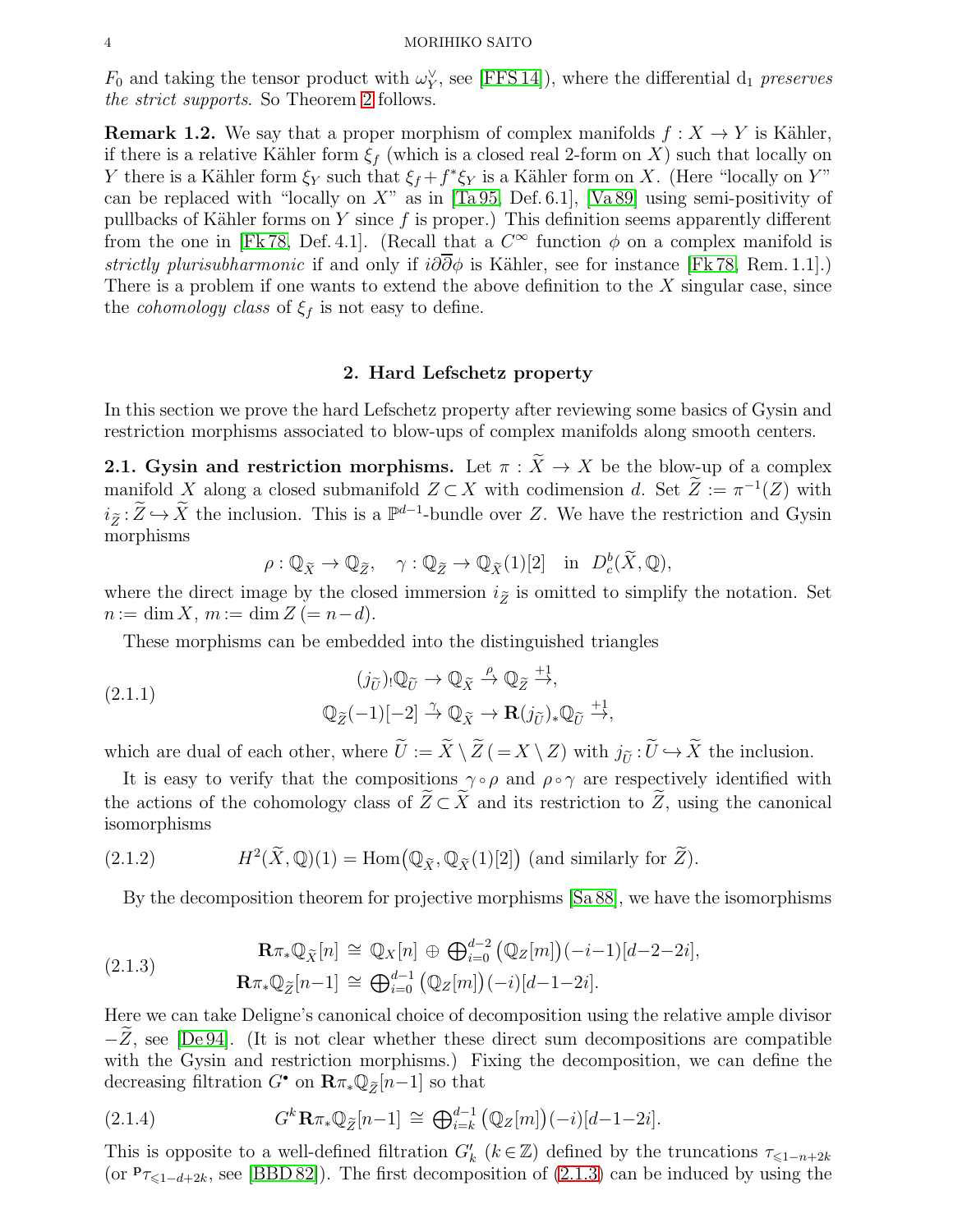restriction morphism for  $\widetilde{X} \to X$  and the Gysin morphism for  $\widetilde{Z} \hookrightarrow \widetilde{X}$ :

(2.1.5) 
$$
\mathbb{Q}_X[n] \to \mathbf{R}\pi_* \mathbb{Q}_{\tilde{X}}[n],
$$

$$
(G'_{d-2}\mathbf{R}(\pi_{\tilde{Z}})_*\mathbb{Q}_{\tilde{Z}})(-1)[n-2] \to \mathbf{R}\pi_*\mathbf{R}\Gamma_{\tilde{Z}}\mathbb{Q}_{\tilde{X}}[n] \to \mathbf{R}\pi_*\mathbb{Q}_{\tilde{X}}[n].
$$

**2.2. Proof of the hard Lefschetz property.** Let  $f : X \to Y$  be a proper Kähler morphism of connected complex manifolds. Set

$$
\mathcal{M}_X := ((\mathcal{O}_X, F), \mathbb{R}_X[\dim X]) \text{ (similarly for } \mathcal{M}_{\widetilde{X}}, \mathcal{M}_D, \mathcal{M}_{\widetilde{D}}).
$$

Put  $f_Z := f|_Z, f_{\widetilde{Z}} := f|_{\widetilde{Z}}$  with the notation of [2.1.](#page-3-1) By Theorem [1.1,](#page-1-2) the cohomological direct images

<span id="page-4-2"></span><span id="page-4-0"></span>
$$
\mathcal{H}^{j}f_{*}\mathcal{M}_{X}, \ \mathcal{H}^{j}\widetilde{f}_{*}\mathcal{M}_{\widetilde{X}}, \ \mathcal{H}^{j}(f_{Z})_{*}\mathcal{M}_{Z}, \ \mathcal{H}^{j}(\widetilde{f}_{\widetilde{Z}})_{*}\mathcal{M}_{\widetilde{Z}}
$$

are locally polarizable Hodge modules on Y of weight  $n+j$ ,  $n+j$ ,  $m+j$ ,  $n-1+j$  respectively. Using [\[De 94\]](#page-11-12) as is explained in [\[Sa 90b\]](#page-11-0), we can get the isomorphisms

(2.2.1) 
$$
\mathcal{H}^j \widetilde{f}_* \mathcal{M}_{\widetilde{X}} \cong \mathcal{H}^j f_* \mathcal{M}_X \oplus \bigoplus_{i=0}^{d-2} \mathcal{H}^{j+d-2-2i}(f_Z)_* \mathcal{M}_Z(-i-1), \n\mathcal{H}^j(\widetilde{f}_{\widetilde{Z}})_* \mathcal{M}_{\widetilde{Z}} \cong \bigoplus_{i=0}^{d-1} \mathcal{H}^{j+d-1-2i}(f_Z)_* \mathcal{M}_Z(-i).
$$

These are compatible with the direct image of the decompositions [\(2.1.3\)](#page-3-0) (using [\[De 94\]](#page-11-12)).

Let  $\ell$  be the pull-back to  $\tilde{X}$  of a relative Kähler class  $\ell_X$  for f. Let  $\ell'$  be the cohomology class of the relatively ample divisor  $-\overline{Z}$  for  $\pi$ . It is known that  $\ell_c := \ell + c\ell'$   $(0 < c \ll 1)$  is a relative Kähler class for  $f$ .

For the proof of the hard Lefschetz property [\(1\)](#page-0-1) and the induced polarization on the primitive part, it is enough to show the following.

<span id="page-4-3"></span>**Theorem 2.2.** Assume the hard Lefschetz property [\(1\)](#page-0-1) and the induced polarization on the primitive part hold for f,  $\ell_c$  (0 < c  $\ll$  1) and also for  $f_Z$ ,  $\ell_Z$ , where  $f_Z := f|_Z$ ,  $\ell_Z := \ell_X|_Z$ . Then they hold for f and  $\ell_X$ .

*Proof.* For  $j \in \mathbb{Z}$ , set

$$
\mathcal{M}_{\widetilde{X}}^{(j)} := \mathcal{H}^{-j} \widetilde{f}_* \mathcal{M}_{\widetilde{X}}(-j) \quad \text{(similarly for } \mathcal{M}_{\widetilde{Z}}^{(j)}, \text{ etc.)}
$$

By [\(2.2.1\)](#page-4-0) we have the isomorphisms

(2.2.2) 
$$
\mathcal{M}_{\tilde{X}}^{(j)} \cong \mathcal{M}_X^{(j)} \oplus \bigoplus_{i=0}^{d-2} M_Z^{(j-d+2+2i)}(i-d+1), \mathcal{M}_{\tilde{Z}}^{(j)} \cong \bigoplus_{i=0}^{d-1} \mathcal{M}_Z^{(j-d+1+2i)}(i-d+1).
$$

Put  $\mathcal{M}_{\tilde{X}}^{(\bullet)} := \bigoplus_{j\in\mathbb{Z}} \mathcal{M}_{\tilde{X}}^{(j)}$ , etc. We have the actions

<span id="page-4-4"></span><span id="page-4-1"></span>
$$
\ell, \ell' : \mathcal{M}_{\tilde{X}}^{(\bullet)} \to \mathcal{M}_{\tilde{X}}^{(\bullet)}(-1)[-2],
$$

and similarly for  $\mathcal{M}_{\widetilde{Z}}^{(\bullet)}$ .

By definition (see [\[Sa 88,](#page-11-1) 5.4.1]) the polarizations of Hodge modules

(2.2.3) 
$$
S_{\tilde{X}} : \mathbb{R}_{\tilde{X}}[n] \otimes_{\mathbb{R}} \mathbb{R}_{\tilde{X}}[n] \to \mathbb{R}_{\tilde{X}}[2n] \left(= a_{\tilde{X}}^{!} \mathbb{R}(-n) \right), S_{\tilde{D}} : \mathbb{R}_{\tilde{D}}[n-1] \otimes_{\mathbb{R}} \mathbb{R}_{\tilde{D}}[n-1] \to \mathbb{R}_{\tilde{D}}[2n-2] \left(= a_{\tilde{D}}^{!} \mathbb{R}(1-n) \right),
$$

are defined by  $(-1)^{n(n-1)/2}$  and  $(-1)^{(n-1)(n-2)/2}$  respectively, where  $a_{\tilde{X}} : \tilde{X} \to$  pt denotes the constant morphism.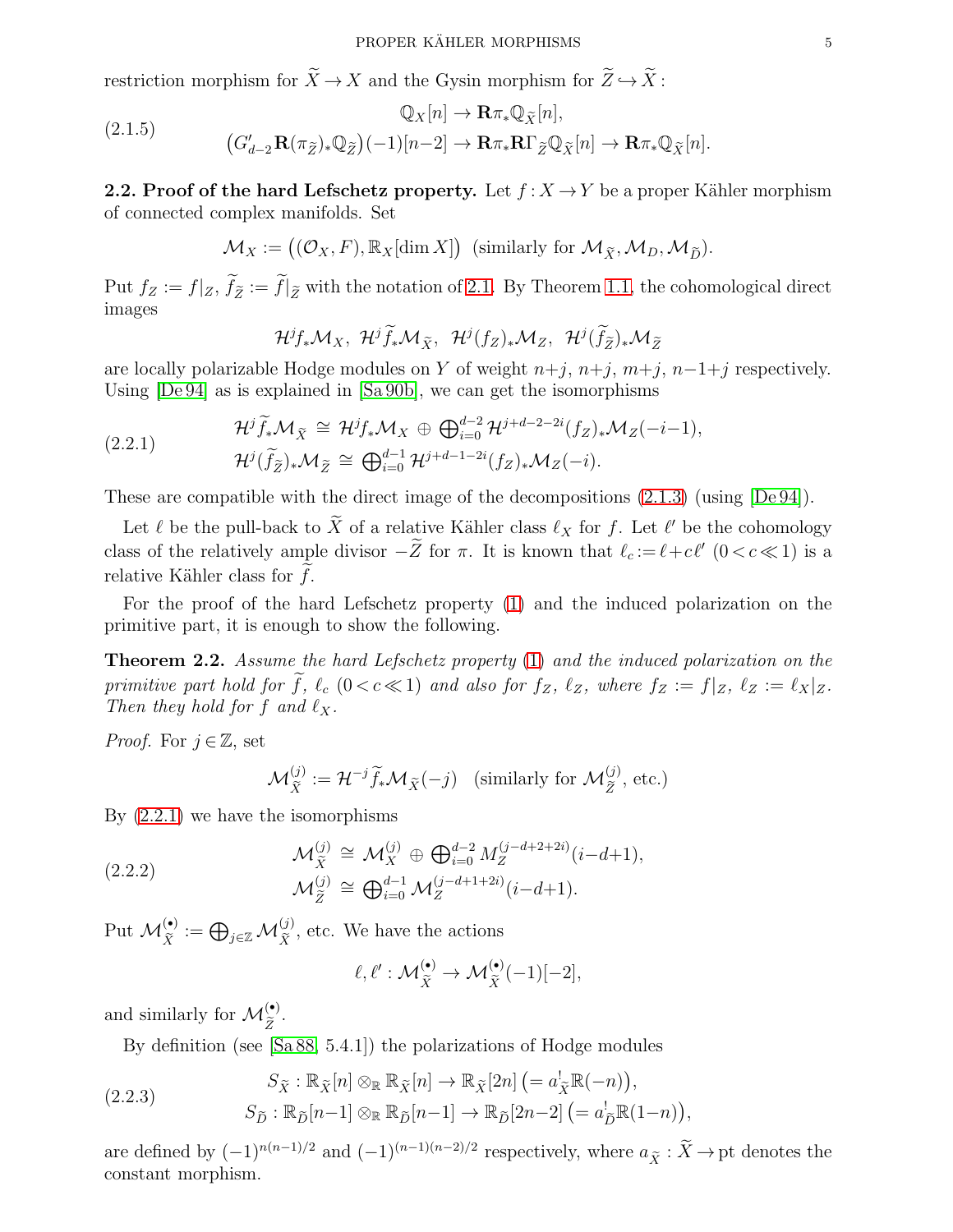#### 6 MORIHIKO SAITO

Let  $K_{\tilde{X}}^{(j)}$  be the underlying R-complex of  $\mathcal{M}_{\tilde{X}}^{(j)}$ , and similarly for  $K_{\tilde{D}}^{(j)}$   $(j \in \mathbb{Z})$ . We have the induced pairings

(2.2.4)  

$$
S_{\widetilde{X}}^{(j)} : K_{\widetilde{X}}^{(j)} \otimes_{\mathbb{R}} K_{\widetilde{X}}^{(-j)} \to a_Y^! \mathbb{R}(-n),
$$

$$
S_{\widetilde{D}}^{(j)} : K_{\widetilde{D}}^{(j)} \otimes_{\mathbb{R}} K_{\widetilde{D}}^{(-j)} \to a_Y^! \mathbb{R}(1-n),
$$

where the sign is twisted by  $(-1)^{j(j-1)}$ . This is closely related to the sign in [\[Sa 88,](#page-11-1) (5.3.1.3)]. Because of this change of sign, we can get the equalities

(2.2.5) 
$$
S_{\tilde{X}}^{(j)} \circ (\mathrm{id} \otimes \ell) = -S_{\tilde{X}}^{(j-2)} \circ (\ell \otimes \mathrm{id}) \quad (\text{similarly for } \ell'),
$$

as morphisms from  $K_{\tilde{X}}^{(j)} \otimes K_{\tilde{X}}^{(2-j)}$  to  $a_Y^{\dagger} \mathbb{R}(-n-1)$  in the derived category (similarly with  $S_{\tilde{X}}^{(\bullet)}$ )  $\tilde{\tilde{X}}$ replaced by  $S_{\tilde{P}}^{(\bullet)}$  $\sum_{\tilde{D}}^{(\bullet)}$ , see also [\[De 85\]](#page-11-20), [\[GN 90,](#page-11-21) 3.4–5] for related arguments.

Let L be the monodromy filtration for the action of  $\ell$  on  $\mathcal{M}_{\tilde{X}}^{(\bullet)}$ ,  $\mathcal{M}_{\tilde{Z}}^{(\bullet)}$ . (This commutes with  $\gamma$ ,  $\rho$ , since this is the action of a cohomology class of X.) By [\[CK 82\]](#page-11-22), [\[CKS 86\]](#page-11-23), we can apply [\[Sa 88,](#page-11-1) Lem. 5.2.15] to fibers of generic variations of Hodge structure for each strict support of  $\mathcal{M}_{\tilde{X}}^{(\bullet)}$ ,  $\mathcal{M}_{\tilde{Z}}^{(\bullet)}$  using the  $\ell$ -primitive decomposition as graded  $\mathbb{R}[\ell']$ -modules. We then get the decomposition

<span id="page-5-0"></span>(2.2.6) 
$$
\mathrm{Gr}_{\bullet}^{L} \mathcal{M}_{\widetilde{X}}^{(\bullet)} = \mathrm{Ker} \, \mathrm{Gr}_{\bullet}^{L} \rho \oplus \mathrm{Im} \, \mathrm{Gr}_{\bullet}^{L} \gamma,
$$

where

(2.2.7) 
$$
\operatorname{Im} \mathrm{Gr}_{\bullet}^{L} \rho = \operatorname{Gr}_{\bullet}^{L} G^{1} \mathcal{M}_{\tilde{X}}^{(\bullet)}, \quad \operatorname{Ker} \mathrm{Gr}_{\bullet}^{L} \gamma = \operatorname{Gr}_{\bullet}^{L} G^{d-1} \mathcal{M}_{\tilde{X}}^{(\bullet)},
$$

with G as in [\(2.1.4\)](#page-3-2). (Note that these never hold without taking  $\mathrm{Gr}_{\bullet}^{L}$ .) Here it is not necessarily easy to verify the *sign* in general, see [\[Sa 17,](#page-11-14) Rem. (iii) in 2.6]. If the sign is wrong, the lemma would imply a decomposition of  $\mathrm{Gr}_{\bullet}^{L} \mathcal{M}_{\widetilde{Z}}^{(\bullet)}$  instead of  $\mathrm{Gr}_{\bullet}^{L} \mathcal{M}_{\widetilde{X}}^{(\bullet)}$ . However, one can verify that this is not possible in this *constant sheaf* case. Indeed, the sign should be essentially *local* on  $\overline{X}$  using [\[Sa 88,](#page-11-1) Thm. 5.3.1], and should depend only on the dimension of  $\overline{X}$  in the constant sheaf case, see Remark [2.2](#page-6-1) below

By hypothesis, the hard Lefschetz property holds for  $f_Z$ ,  $\ell_Z$ . So the filtration L on  $\mathcal{M}_{\widetilde{Z}}^{(\bullet)}$ is induced via the second isomorphism of [\(2.2.2\)](#page-4-1) by the filtration L on  $\mathcal{M}_{Z}^{(\bullet)}$  such that

(2.2.8) 
$$
L_k \mathcal{M}_Z^{(\bullet)} = \bigoplus_{j \leq m+k} \mathcal{M}_Z^{(j)},
$$

since  $\ell$  comes from  $\ell_X$ . It is then easy to verify that the action of  $\ell'$  on  $\mathrm{Gr}_k^L \mathcal{M}_{\widetilde{Z}}^{(\bullet)}$  is essentially given by the identity (or zero) via the second isomorphism of [\(2.2.2\)](#page-4-1) as is expected.

Since  $\ell$  is the pullback of  $\ell_X$ , its action is compatible with the decomposition in the first isomorphism of [\(2.2.2\)](#page-4-1), and we can apply a similar argument to the second direct factor. We then see that  $\text{Im }\text{Gr}_{\bullet}^{L}\gamma$  coincides with the second direct factor using the decomposition [\(2.2.6\)](#page-5-0). Indeed, Im  $\text{Gr}_{\bullet}^{L}\gamma$  contains the second direct factor by an argument around [\(2.1.5\)](#page-4-2), and Im  $\text{Gr}_{\bullet}^L \gamma$  is injectively sent to  $\mathcal{M}_{\widetilde{Z}}^{(\bullet)}$  by  $\text{Gr}_{\bullet}^L \rho$  as a consequence of [\(2.2.6\)](#page-5-0) (and  $\rho \circ \gamma$ coincides with the action of  $\ell'$  up to a sign). We then get the isomorphism as bi-graded Hodge modules

(2.2.9) 
$$
\operatorname{Gr}_{\bullet}^{L} \mathcal{M}_{X}^{(\bullet)} \cong \operatorname{Ker} \operatorname{Gr}_{\bullet}^{L} \rho \left( \subset \operatorname{Gr}_{\bullet}^{L} \mathcal{M}_{\widetilde{X}}^{(\bullet)} \right).
$$

<span id="page-5-2"></span><span id="page-5-1"></span>For the proof of the hard Lefschetz property for  $f, \ell_X$ , it is enough to show

(2.2.10) 
$$
\text{Gr}_{k}^{L} \mathcal{M}_{X}^{(j)} = 0 \ \ (k \neq j+n).
$$

By [\[CK 82\]](#page-11-22), [\[CKS 86\]](#page-11-23) together with the hypothesis, the relative monodromy filtration for  $\ell', L$ coincides with the monodromy filtration for  $\ell_c := \ell + c\ell'$   $(0 < c \ll 1)$ , and the hard Lefschetz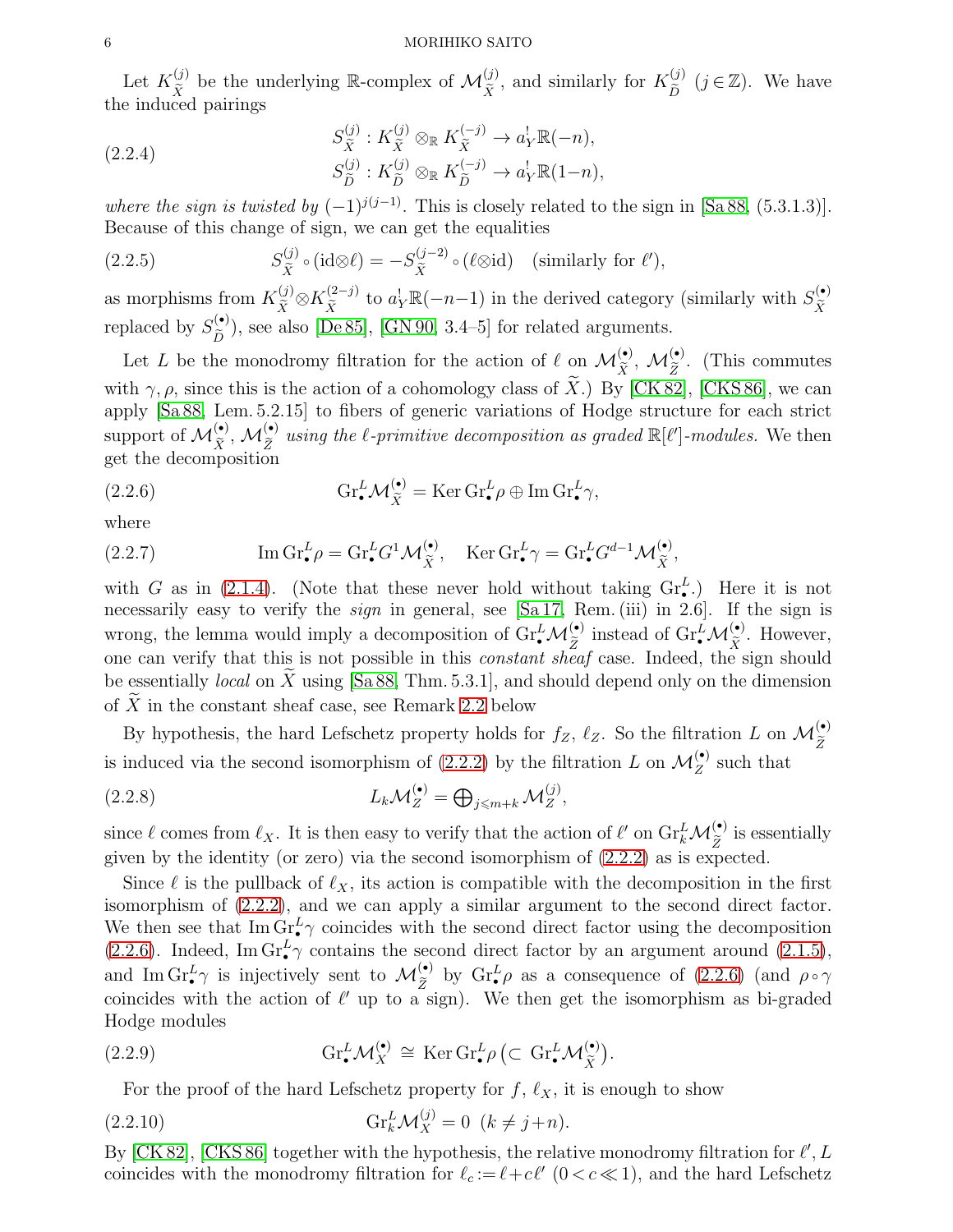property holds for this so that the monodromy filtration for  $\ell_c$  coincides with the filtration by degree up to shift. By definition, the relative monodromy filtration induces the monodromy filtration for  $\mathrm{Gr}_{k}^{L}\ell'$  shifted by k on each  $\mathrm{Gr}_{k}^{L}\mathcal{M}_{\tilde{X}}^{(\bullet)}$ . It is easy to see that the action of  $\text{Gr}_{\bullet}^{L}\ell'$  on  $\text{Gr}_{\bullet}^{L}\mathcal{M}_{\tilde{X}_{\bullet}}^{(\bullet)}$  is compatible with the direct sum decomposition [\(2.2.6\)](#page-5-0), since  $\gamma \circ \rho = \pm \ell'.$ The action of  $\mathrm{Gr}^L_{\bullet}\ell'$  vanishes on the direct factor Ker  $\mathrm{Gr}^L_{\bullet}\rho$ , hence the relative monodromy filtration (or the monodromy filtration for  $\ell_c$ ) induces a trivial filtration on each Ker Gr<sub>k</sub> $\rho$ . So the condition [\(2.2.10\)](#page-5-1) is satisfied for Ker  $\text{Gr}_{\bullet}^L \rho$ , and it holds for  $\text{Gr}_{\bullet}^L \mathcal{M}_{X}^{(\bullet)}$  using the bi-graded isomorphism [\(2.2.9\)](#page-5-2).

It remains to show the assertion on the induced polarization on the  $\ell$ -primitive part. For this we can apply a well-known assertion saying that a continuous family of non-degenerate hermitian matrices parametrized by a connected interval in  $\mathbb R$  is everywhere positive-definite if so is at one point. This finishes the proof of Theorem [2.2.](#page-4-3)

<span id="page-6-1"></span>Remark 2.2. The sign problem in the decomposition [\(2.2.6\)](#page-5-0) is not difficult in the constant Hodge module case. Indeed, by [\[Sa 88,](#page-11-1) Thm. 5.3.1], the problem is the signs related to the polarizations of Hodge modules [\(2.2.3\)](#page-4-4) and to the restriction and Gysin morphisms

$$
\rho \in \text{Ext}^1(\mathbb{R}_{\tilde{X}}[n], \mathbb{R}_{\tilde{D}}[n-1]), \quad \gamma \in \text{Ext}^1(\mathbb{R}_{\tilde{D}}(-1)[n-1], \mathbb{R}_{\tilde{X}}[n])
$$

(Note that their extension classes correspond respectively to  $j_!j^* \mathbb{R}_{\tilde{X}}[n]$  and  $\mathbf{R} j_*j^* \mathbb{R}_{\tilde{X}}[n]$  with  $j : \widetilde{X} \setminus \widetilde{D} \hookrightarrow \widetilde{X}$  the inclusion.) More precisely, the problem is whether we have

(2.2.11) 
$$
S_{\tilde{X}} \circ (\gamma \otimes id) = \gamma \circ S_{\tilde{D}} \circ (id \otimes \rho)
$$
  
or 
$$
\gamma \circ S_{\tilde{D}} \circ (\rho \otimes id) = S_{\tilde{X}} \circ (id \otimes \gamma),
$$

since  $S_{\tilde{X}}$ ,  $S_{\tilde{D}}$  are  $(-1)^n$  and  $(-1)^{n-1}$ -symmetric. These morphisms are defined over  $\mathbb{Z}$ , and the Gysin morphism  $\gamma$  is a kind of trace morphism. In the case the first (resp. second) equality holds, we say that there is a  $\mathcal{M}_{\tilde{X}}$  (resp.  $\mathcal{M}_{\tilde{D}}$ )-decomposable relation. (This is closely related to [\[Sa 88,](#page-11-1) Lem. 5.2.15].)

The above relation is stable by the direct image under a projective morphism using [\[Sa 88,](#page-11-1) Thm. 5.3.1] (restricting to the primitive part and using the action of a relative ample class). The problem is then *local* on  $\tilde{X}$  by the adjunction relation between the direct image and pullback under the inclusion  $\widetilde{D} \hookrightarrow \widetilde{X}$ , and is *independent of f*. In this constant Hodge module case, we then see that there is a  $\mathcal{M}_{\tilde{D}}$ -decomposable relation by considering the case  $\tilde{X}$  is a smooth projective variety with  $D$  a sufficiently general hyperplane section as a corollary of the weak Lefschetz theorem. In the case  $\tilde{D}$  is the exceptional divisor of a blow-up along a smooth center, we have the converse relation, since  $-\overline{D}$  is a relative ample divisor, and the minus sign here reverses the relation. Note that the sign becomes much more complicated if the (Hermitian) dual is used instead of perfect pairings of constructible complexes (as in the twistor case), see also [\[FPS 21,](#page-11-24) Rem. 1.1e].

<span id="page-6-0"></span>2.3. Generalization to the non-constant case. A similar argument in a much more general situation seems to be employed in twistor theory. It does not seem, however, quit easy to generalize the above argument to the case of non-constant Hodge modules, since the extension groups of non-constant Hodge modules can be rather complicated. Here we have to construct first a generalization of restriction and Gysin morphisms.

Let  $\widetilde{X}$  be a connected complex manifold with  $\widetilde{D}\subset \widetilde{X}$  a divisor with simple normal crossings. Let  $\mathcal{M}_{\tilde{X}}$  be a pure Hodge module of weight w with strict support X and whose restriction to  $U := X \setminus D$  is a variation of Hodge structure. Let  $j_{\tilde{U}} : U \hookrightarrow X$ ,  $i_{\tilde{D}} : D \hookrightarrow X$  be natural

.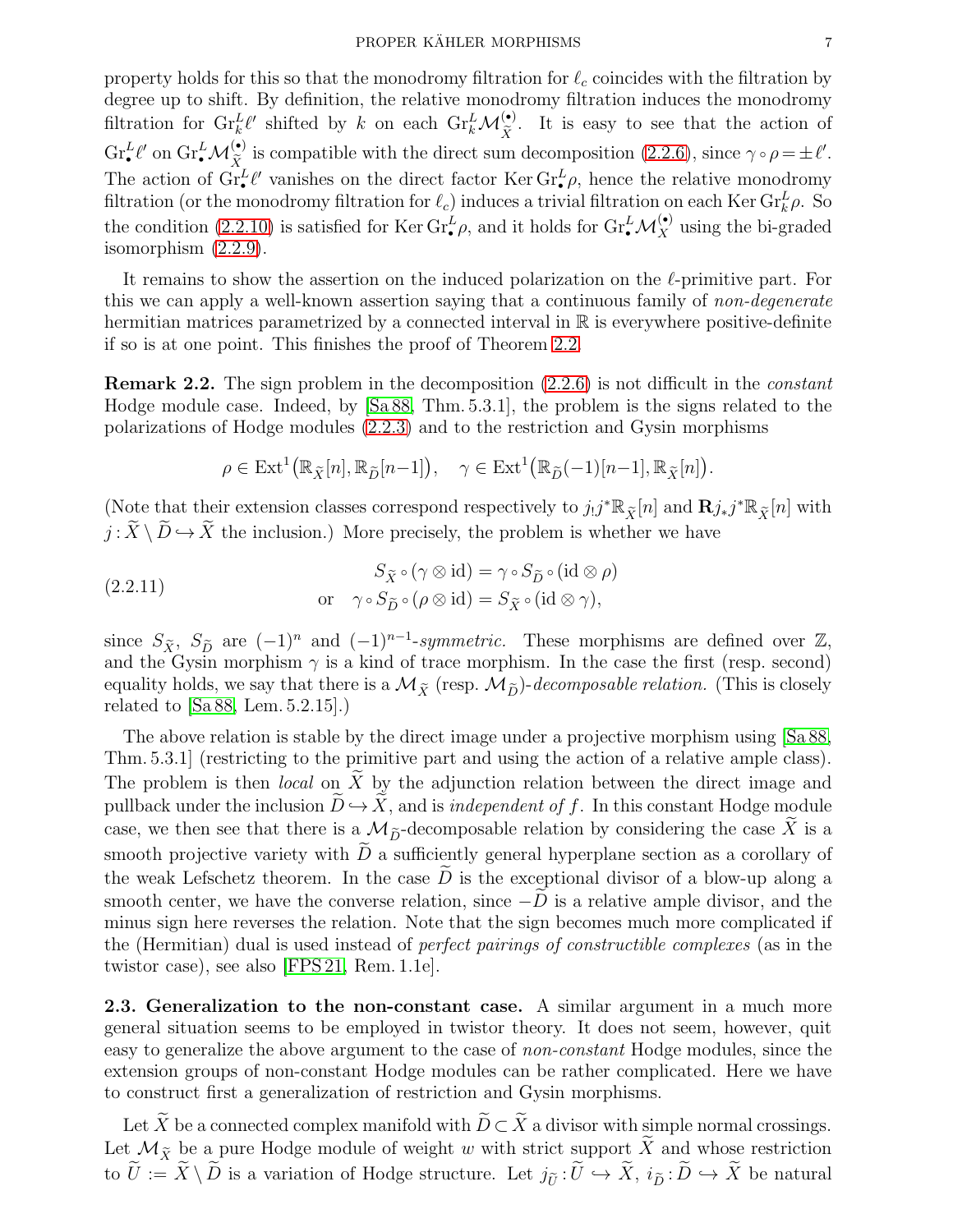inclusions. In this case it may be natural to consider

(2.3.1) 
$$
\mathcal{M}_{\widetilde{D}} := \left( \mathrm{Gr}_{w+1}^W H^1 i_{\widetilde{D}}^! \mathcal{M}_{\widetilde{X}} \right)(1) = \left( \mathrm{Gr}_{w+1}^W ((j_{\widetilde{U}})_* j_{\widetilde{U}}^* \mathcal{M}_{\widetilde{X}} / \mathcal{M}_{\widetilde{X}} \right)(1).
$$

This is endowed with

$$
\gamma\in\mathrm{Ext}^1\big(\mathcal{M}_{\widetilde{D}}(-1),\widetilde{\mathcal{M}}_{\widetilde{X}}\big),
$$

using the short exact sequence

(2.3.2) 
$$
0 \to \widetilde{\mathcal{M}}_{\widetilde{X}} \to (j_{\widetilde{U}})_{*} j_{\widetilde{U}}^{*} \mathcal{M}_{\widetilde{X}} \to H^{1} i_{\widetilde{D}}^{!} \mathcal{M}_{\widetilde{X}} \to 0,
$$

where the direct image by  $i_{\tilde{D}}$  is omitted to simplify the notation. Its dual  $\rho$  can be defined by using the self-duality isomorphisms of  $\mathcal{M}_{\tilde{\chi}}, \mathcal{M}_{\tilde{D}}$  coming from their polarizations, where one can take the multiplicities of irreducible components of  $D$  into account. It does not seem, however, easy to prove that their compositions coincide with the action of the cohomology class of the divisor  $\overline{D}$  (with multiplicities of irreducible components).

The examples below show that the coincidence of the action of the cohomology class of the divisor on  $f_*\mathcal{M}_{\tilde{X}}$  with the composition  $\gamma \circ \rho$  does not necessarily imply the coincidence of the action on  $\tilde{f}_*M_{\tilde{D}}$  with  $\rho \circ \gamma$ . (It is then quite nontrivial whether these two conditions are compatible with each other.)

<span id="page-7-3"></span>**Example 2.3a.** Let X be a smooth projective variety of dimension  $n \geq 3$  with  $D \subset X$  a smooth divisor. Let  $\mathcal{M}_X$  be a pure Hodge module of weight  $n+1$  with strict support X and whose restriction to  $U := X \setminus D$  is a variation of Hodge structure of level 1, weight 1, and rank 2. (For instance,  $X = Y \times C'$  with dim  $Y = n-1$ , dim  $C' = 1$ , and  $\mathcal{M}_X$  is the (shifted) pullback of a pure Hodge module  $\mathcal{M}_{C'}$  with strict support  $C'$  which is associated with an elliptic surface over  $C'.$ 

Assume the local monodromy at  $q \in D$  is unipotent and non-semisimple. Let  $\pi : \tilde{X} \to X$ be the blow-up at q with  $E (\cong \mathbb{P}^{n-1})$  the exceptional divisor. Let  $\widetilde{D}$  be the total transform of D, and  $Z (\cong \mathbb{P}^{n-2})$  be the intersection of E with the proper transform of D. Set  $\widetilde{U} := \widetilde{X} \setminus \widetilde{D}$ with  $i_E : E \hookrightarrow \tilde{X}, j_{\tilde{U}} : \tilde{U} \hookrightarrow \tilde{X}$  natural inclusions. Let  $\mathcal{M}_{\tilde{X}}$  be the pure Hodge module of weight  $n+1$  with strict support  $\widetilde{X}$  and whose restriction to  $\widetilde{U}=U$  is the given variation of Hodge structure. We have the following.

# <span id="page-7-1"></span>Proposition 2.3a. There is an isomorphism

(2.3.3) 
$$
\mathcal{M}_{\widetilde{D}}(-1) := \mathrm{Gr}_{n+2}^W((j_{\widetilde{U}})_*j_{\widetilde{U}}^*\mathcal{M}_{\widetilde{X}}/\mathcal{M}_{\widetilde{X}}) \cong \mathcal{M}_Z(-2),
$$

where  $\mathcal{M}_Z$  is a pure Hodge module of weight n–2 with strict support Z and whose underlying  $\mathbb{R}$ -complex  $K_Z$  is isomorphic to  $\mathbb{R}_Z[n-2]$  (since Z is simply connected).

Proof. This is shown by using an approximative description of mixed Hodge modules of normal crossing type as in  $[Sa 90a, (3.18.5)]$  (see also  $[Sa 22]$  for the underlying  $D$ -modules). Indeed, cutting  $\widetilde{X}$  by a (local) transversal slice  $X' \subset \widetilde{X}$  to Z, we may replace  $\widetilde{D}$  by a divisor D' with normal crossings on a surface X', and  $\mathcal{M}_{\tilde{X}}$  by the restriction  $\mathcal{M}_{X'}$  of  $\mathcal{M}_{\tilde{X}}$  to X' (up to a shift). The latter can be described approximatively by using the functors

<span id="page-7-0"></span>
$$
\psi_x \psi_y, \quad \psi_x \varphi_y, \quad \varphi_x \psi_y, \quad \varphi_x \varphi_y,
$$

where x, y are local coordinates of X' with  $D' = \{xy = 0\}$  locally. Note that the stalk at the origin (that is,  $H^{\bullet} i_0^*$  with  $i_0: \{0\} \hookrightarrow X'$  a natural inclusion) of a mixed Hodge module of normal crossing type can be described by using the associated single complex of the double complex

<span id="page-7-2"></span>(2.3.4) 
$$
\psi_x \psi_y \rightarrow \psi_x \varphi_y, \downarrow \qquad \qquad \downarrow \varphi_x \psi_y, \rightarrow \varphi_x \varphi_y,
$$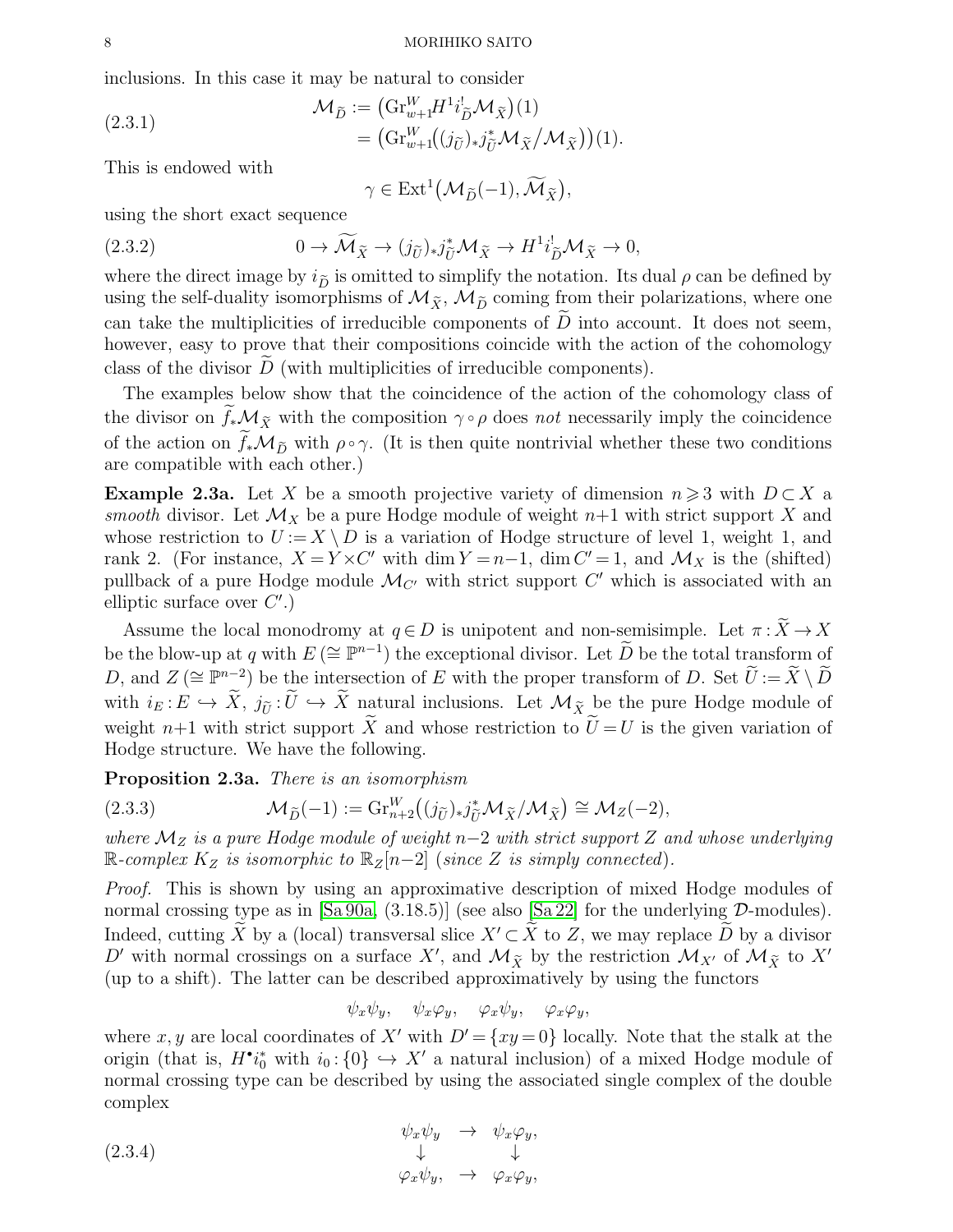where the vertical and horizontal morphisms are respectively given by  $can_x$  and  $can_y$  (which correspond up to a sign to the actions of  $\partial_x$  and  $\partial_y$  on the underlying D-module), see for instance [\[Sa 88,](#page-11-1) Cor. 2.24].

Applying the above four functors to  $\mathcal{M}_{X'}$ , we get respectively the R-Hodge structures

(2.3.5) 
$$
[\mathbb{R}, \mathbb{R}(-1)], \mathbb{R}(-1), \mathbb{R}(-1), 0,
$$

where  $[\mathbb{R}, \mathbb{R}(-1)]$  denotes an extension of  $\mathbb{R}(-1)$  by  $\mathbb{R}$ , see also [\[CKS 87\]](#page-11-6), etc.

For the localization along D' (that is, replacing  $\mathcal{M}_{X'}$  with  $(j_{X'\setminus D'})_*j_{X'\setminus D'}^*\mathcal{M}_{X'}$ , where  $j_{X'\setminus D'}: X'\setminus D' \hookrightarrow X'$  is the inclusion), we obtain

$$
(2.3.6) \qquad \qquad [\mathbb{R}, \mathbb{R}(-1)], \ [\mathbb{R}(-1), \mathbb{R}(-2)], \ [\mathbb{R}(-1), \mathbb{R}(-2)], \ [\mathbb{R}(-2), \mathbb{R}(-3)],
$$

since var<sub>x</sub>, var<sub>y</sub> are bijective. (Note that var<sub>x</sub>, var<sub>y</sub> correspond to the actions of x, y on the underlying  $\mathcal{D}$ -module up to a sign.) Their quotient  $\mathcal{C}$  corresponds to

(2.3.7) 
$$
0, \mathbb{R}(-2), \mathbb{R}(-2), [\mathbb{R}(-2), \mathbb{R}(-3)].
$$

Here only  $\mathbb{R}(-2)$  in  $\varphi_x\varphi_y\mathcal{C}$  corresponds to a subquotient of  $\mathbb C$  with weight 4. (Note that the weight is shifted by 1 under the functors  $\psi_x, \psi_y$ , but it is unchanged by  $\varphi_x, \varphi_y$ .) So the isomorphism [\(2.3.3\)](#page-7-0) follows, since the weight is shifted by  $n-2$  (= codim<sub> $\tilde{X}$ </sub>X') when we restrict to  $X' \subset \tilde{X}$ . This finishes the proof of Proposition [2.3a.](#page-7-1)

The action of the cohomology class of  $\widetilde{D}$  (with general multiplicities) on the cohomology of  $\mathcal{M}_Z$  does not seem to vanish. (Indeed, the restriction of  $\mathcal{O}_{\tilde{X}}(E)$  to  $E \cong \mathbb{P}^{n-1}$  is isomorphic to  $\mathcal{O}_{\mathbb{P}^{n-1}}(-1)$ .) We have, however, the following.

<span id="page-8-2"></span>Proposition 2.3b. The direct image of the morphism

<span id="page-8-3"></span><span id="page-8-1"></span>
$$
\gamma: \mathcal{M}_Z(-2) \to \mathcal{M}_{\widetilde{X}}[1]
$$

by  $\pi: \widetilde{X} \to X$  vanishes.

*Proof.* Taking the direct image of  $\gamma$  by  $\pi : \widetilde{X} \to X$ , we get the morphism

(2.3.8) 
$$
\pi_* \gamma : \bigoplus_{i=0}^{n-2} \mathbb{R}_{\{q\}}(-i-2)[n-2-2i] \to \pi_* \mathcal{M}_{\tilde{X}}[1] = \mathcal{M}_X[1],
$$

since  $K_Z \cong \mathbb{R}_Z[n-2]$ . Here  $\mathbb{R}_{\{q\}}$  denotes the Hodge module of weight 0 supported at q and corresponding to the trivial Hodge structure  $\mathbb{R}$ , see Lemma [2.3](#page-8-0) below for the last isomorphism of [\(2.3.8\)](#page-8-1).

The morphism [\(2.3.8\)](#page-8-1) must factor through  $i_q^! \mathcal{M}_X$  with  $i_q: \{q\} \hookrightarrow X$  the inclusion (using the adjunction relation), but

(2.3.9) 
$$
H^{j}i_{q}^{\dagger} \mathcal{M}_{X} = 0 \quad (j \neq n),
$$

since  $H^j i_q^* \mathcal{M}_X = 0$   $(j \neq -n)$  (using the self-duality of  $\mathcal{M}_X$ ). This implies the vanishing of [\(2.3.8\)](#page-8-1), and we get Proposition [2.3b.](#page-8-2)

It remains to show the following.

<span id="page-8-0"></span>Lemma 2.3. The last isomorphism of  $(2.3.8)$  holds.

*Proof.* We have the Leray spectral sequence

(2.3.10) 
$$
E_2^{p,q} = H^p(E, \mathcal{H}^q K_{\tilde{X}}|_E) \Longrightarrow H^{p+q}(E, K_{\tilde{X}}|_E),
$$

with  $K_{\tilde{X}}$  the underlying R-complex of  $\mathcal{M}_{\tilde{X}}$ . For  $x \in E$ , there are isomorphisms

(2.3.11) 
$$
\mathcal{H}^q(K_{\tilde{X}})_x \cong \begin{cases} \mathbb{R} & \text{if } q = -n, \\ \mathbb{R}(-1) & \text{if } q = -n+1, x \in Z, \\ 0 & \text{otherwise,} \end{cases}
$$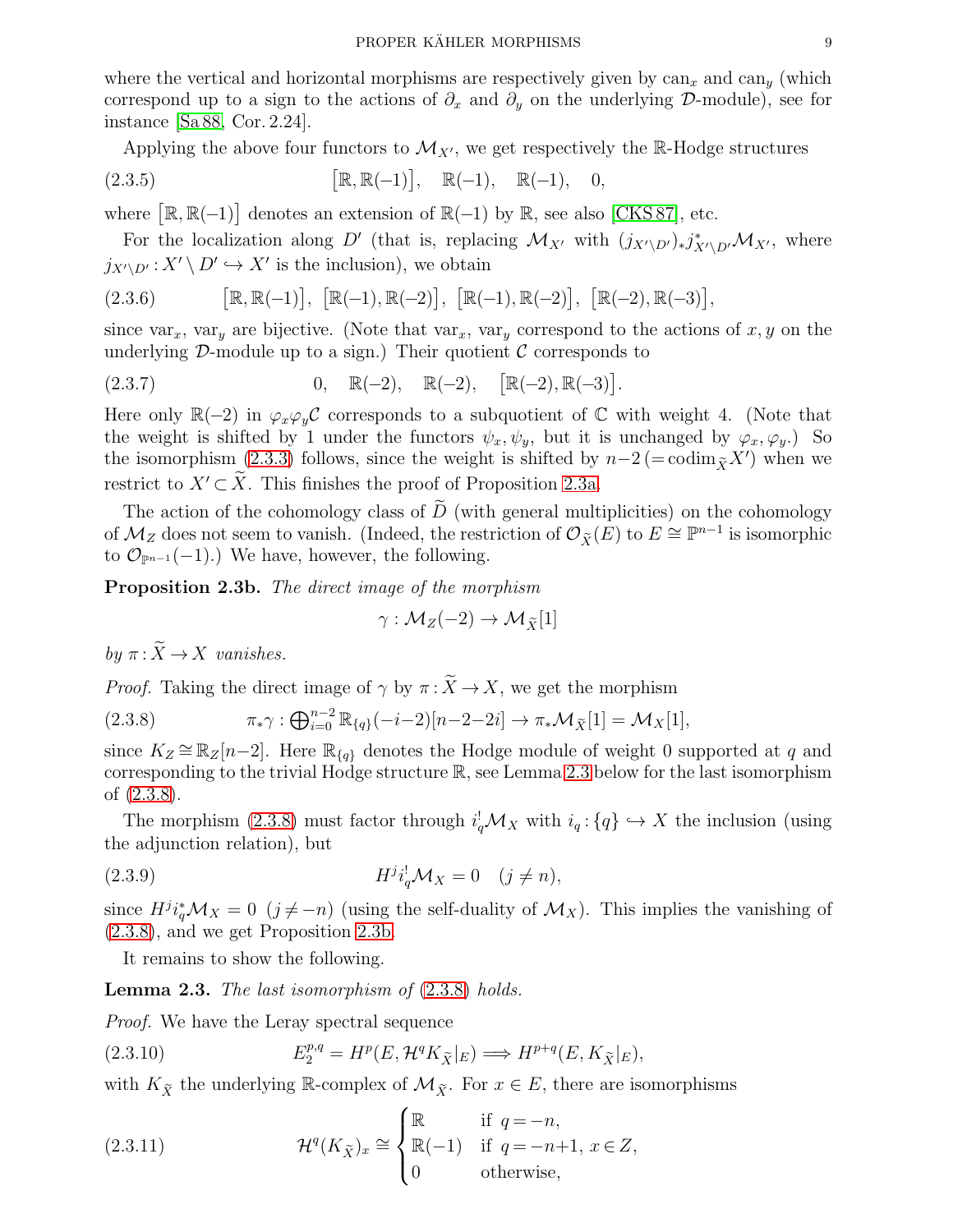using  $(2.3.4-5)$ . Since E, Z are simply connected, these imply that

(2.3.12) 
$$
E_2^{p,q} \cong \begin{cases} \mathbb{R}(-\frac{p}{2}) & \text{if } q = -n, \ p \in [0, 2n-2] \cap 2\mathbb{Z}, \\ \mathbb{R}(-\frac{p}{2}-1) & \text{if } q = -n+1, \ p \in [0, 2n-4] \cap 2\mathbb{Z}, \\ 0 & \text{otherwise}, \end{cases}
$$

in particular, the spectral sequence degenerates at  $E_3$ . The picture of the spectral sequence is as below.

$$
\mathbb{R}(-1) \qquad \mathbb{R}(-2) \qquad \cdots \qquad \mathbb{R}(1-n)
$$
  

$$
\mathbb{R} \qquad \mathbb{R}(-1) \qquad \mathbb{R}(-2) \qquad \cdots \qquad \mathbb{R}(1-n)
$$

By the decomposition theorem, the cohomology groups  $H^{j}(E, K_{\tilde{X}}|_{E})$  must have pure weight j+n+1 for  $j \neq -n$ . Indeed,  $\mathcal{M}_{\tilde{\chi}}$  has pure weight  $n+1$ ,  $\pi$  induces an isomorphism over  $X \setminus \{q\}$ , and  $\mathcal{H}^j K_X = 0$  for  $j \neq -n$  (because D is smooth), where the "classical t-structure" is used, see [\[Sa 90a,](#page-11-11) 4.6]. Then the differential  $d_2: E_2^{p,q} \to E_2^{p+2,q-1}$  must be surjective (hence bijective) for  $(p, q) = (2i, -n+1)$   $(i \in [0, n-2]$  using the  $E_3$ -degeneration. We then get the vanishing of  $E_3^{p,q}$  $a_3^{p,q}$  except for  $(p,q)=(0,-n)$ , and the last isomorphism of  $(2.3.8)$  follows. This completes the proofs of Lemma [2.3](#page-8-0) and Proposition [2.3b.](#page-8-2)

**Example 2.3b.** Let X be a smooth projective variety of dimension  $n \geq 3$  with  $D \subset X$  a divisor with simple normal crossings such that the singular locus  $\Sigma$  of D is smooth. Let  $\mathcal{M}_X$  be a pure Hodge module of weight  $n+1$  with strict support X and whose restriction to  $U := X \setminus D$  is a variation of Hodge structure of level 1, weight 1, and rank 2. (For instance, X is a blow-up of  $Y \times C'$  in Example [2.3a.](#page-7-3))

Assume the local monodromies around any smooth points of D are unipotent and nonsemisimple. Let  $\pi : \widetilde{X} \to X$  be the blow-up at a point  $q \in \Sigma$  with  $E \ (\cong \mathbb{P}^{n-1})$  the exceptional divisor. Let  $\widetilde{D}$  be the total transform of D with  $Z_0$  the strict transform of  $\Sigma$ . Let  $Z_1 \cup Z_2$  (with  $Z_k \cong \mathbb{P}^{n-2}$ ) be the intersection of E with the proper transform of D (which is locally the union of  $D_1$  and  $D_2$ ). Set  $U := X \setminus D$  with  $i_E : E \hookrightarrow X$ ,  $j_{\tilde{U}} : U \hookrightarrow X$  natural inclusions. Let  $\mathcal{M}_{\tilde{X}}$  be the pure Hodge module of weight  $n+1$  with strict support  $\tilde{X}$  and whose restriction to  $U = U$  is the given variation of Hodge structure. In this case we have

(2.3.13) 
$$
\mathcal{M}_{\tilde{D}} \cong \bigoplus_{k=0}^{2} \mathcal{M}_{Z_k}(-1),
$$

where the  $\mathcal{M}_{Z_k}$  are pure Hodge modules of weight  $n-2$  with strict support  $Z_k$  and their underlying R-complexes  $K_{Z_k}$  are isomorphic to  $\mathbb{R}_{Z_k}[n-2]$  (on a neighborhood of E).

Set  $Z_k^o := Z_k \setminus \Sigma$   $(k = 1, 2)$ . For  $x \in E$ , we have

(2.3.14) 
$$
\mathcal{H}^{j}(K_{\tilde{X}})_{x} \cong \begin{cases} \mathbb{R} & \text{if } j = -n, \\ \mathbb{R}(-1) & \text{if } j = -n+1, x \in Z_{1}^{o} \cup Z_{2}^{o}, \\ \mathbb{R}^{2}(-1) & \text{if } j = -n+1, x \in Z_{0} \cap E, \\ 0 & \text{otherwise}, \end{cases}
$$

hence

(2.3.15) 
$$
\mathcal{H}^{j}(K_{\tilde{X}})|_{E} \cong \begin{cases} \mathbb{R}_{E} & \text{if } j = -n, \\ \mathbb{R}_{Z_{1}}(-1) \oplus \mathbb{R}_{Z_{2}}(-1) & \text{if } j = -n+1, \\ 0 & \text{otherwise.} \end{cases}
$$

Indeed, applying the four functors in [\(2.3.4\)](#page-7-2) to  $K_{\tilde{X}}|_E$  restricted to a transversal slice, we get

 $\mathbb{R}, \quad \mathbb{R}(-1), \quad \mathbb{R}(-1), \quad 0.$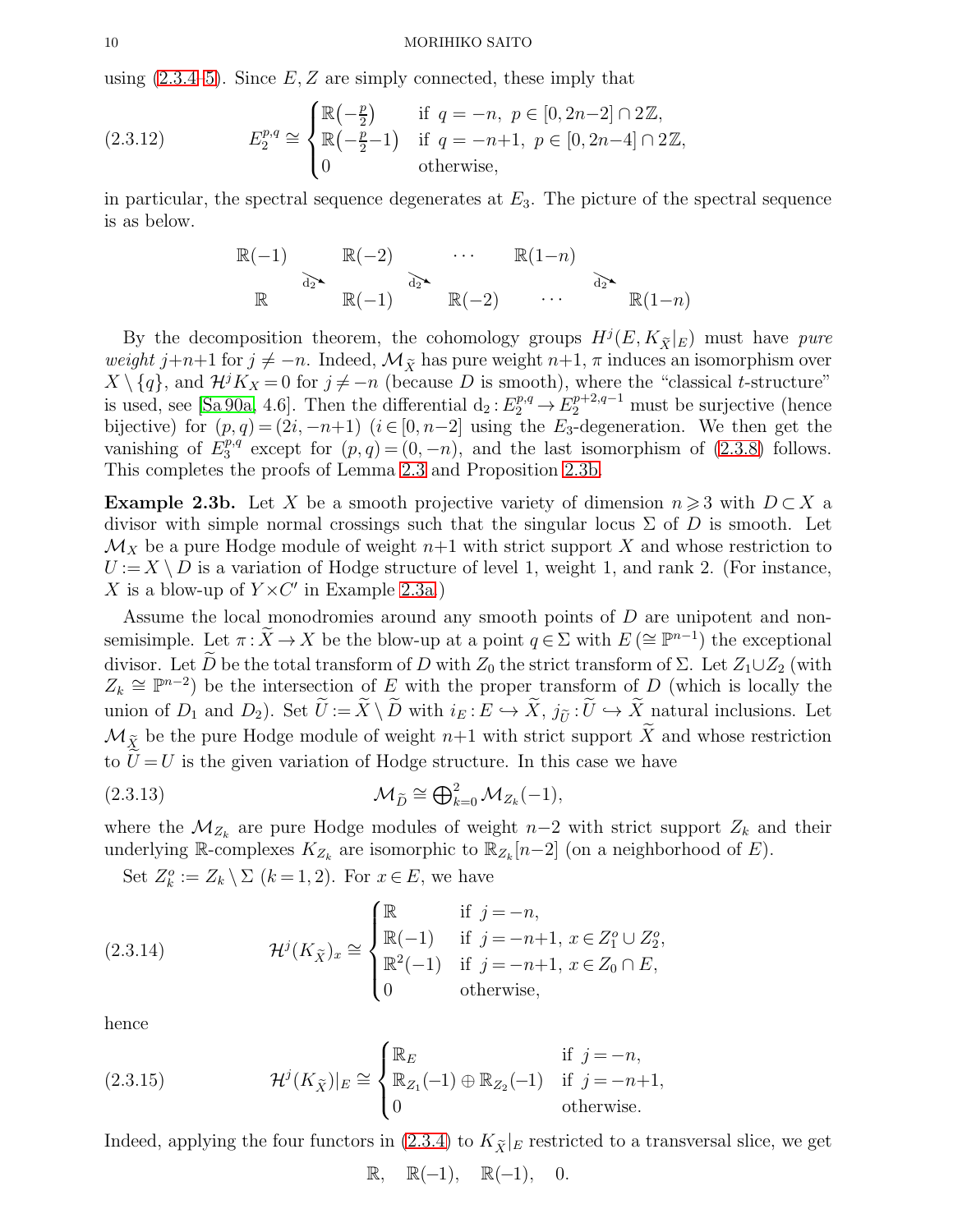Note that the restriction to E can be expressed by the mapping cone of  $\text{can}_z : \psi_{z,1} \to \varphi_{z,1}$  if  $E = \{z = 0\}$  locally. Here can<sub>z</sub> corresponds up to a sign to the action of  $\partial_z$  on the underlying D-module.

<span id="page-10-1"></span>By an argument similar to Example [2.3a,](#page-7-3) we then conclude that

$$
\pi_* \mathcal{M}_{\tilde{X}} \cong \mathcal{M}_X \oplus \bigoplus_{i=0}^{n-3} \mathbb{R}_{\{q\}}(-i-2)[n-3-2i],
$$
  
(2.3.16)  

$$
\pi_* \mathcal{M}_{\tilde{D}} \cong \mathcal{M}_{\Sigma}(-1) \oplus \bigoplus_{i=0}^{n-4} \mathbb{R}_{\{q\}}(-i-2)[n-4-2i]
$$

$$
\oplus \bigoplus_{i=0}^{n-2} \mathbb{R}_{\{q\}}^2(-i-1)[n-2-2i],
$$

where  $\mathbb{R}^2_{\{q\}} = \mathbb{R}_{\{q\}} \oplus \mathbb{R}_{\{q\}}$ . (Note that  $Z_0$  is a one-point blow-up of  $\Sigma$ .) This implies that, in order to get the coincidence of the action of the cohomology class  $\ell'$  of the divisor with the compositions of  $\rho, \gamma$ , one may have to *delete* some direct factor (compatible with the self-duality and also with the action of  $\ell'$ ) from the direct image of  $\mathcal{M}_{\tilde{D}}$ , considering the difference in the *rank* of the action of  $\ell'$  on  $\pi_*\mathcal{M}_{\tilde{X}}$  and  $\pi_*\mathcal{M}_{\tilde{D}}$  when *n* is not very small. This cannot be done on  $X$  before taking the direct image. Here one cannot delete simply the last term on the right-hand side of the second isomorphism of [\(2.3.16\)](#page-10-1), since one might then get a  $\mathcal{M}_{\tilde{D}}$ -decomposable relation, see Remark [2.2.](#page-6-1) (This is closely related to the image of the morphism from  $H^{\bullet}\pi_{*}\mathrm{Gr}_{w+2}^W H^1i_{\widetilde{D}}^!\mathcal{M}_{\widetilde{X}}$ . However, this image is not a direct factor compatible with the self-duality and the action of  $\ell'$ , and it becomes too big if we consider the smallest direct factor containing it and compatible with the self-duality and the action of  $\ell'$ .) One may have to take also  $\text{Gr}_{\bullet}^{L}$  in the case  $\widetilde{X}$  is replaced by its product with a smooth curve (that is, if the center of blow-up becomes a curve).

Remark 2.3a. One may have to use a point-center blow-up when one considers for instance the subspace  $X \times \{q\} \cup \{q\} \times X \subset X \times X$  if desingularization is obtained by repeating blow-ups with smooth centers as in  $[\text{W109}]$  without using normalization. (Note that normalization is not necessarily compatible with closed embeddings into complex manifolds in general.) There is an example having a self-intersection if we consider for instance the quotient of

$$
X \times \{q\} \cup \{q\} \times X \cup X \times \{q'\} \cup \{q'\} \times X \subset X \times X
$$

by an automorphism subgroup generated by  $(x, y) \mapsto (y, \iota(x))$  (deleting the singular points), where  $\iota$  is an involution of X such that the fixed point set of  $\iota$  is discrete and  $\iota(D) = D$ ,  $\iota(q) = q' \neq q$ . (One can replace C' with a double cover, and assume Y is a complex torus, for instance.)

Remark 2.3b. There seems to be a certain problem even in the constant Hodge module case if D is reducible. Consider for instance the case  $X = \mathbb{P}^3$ ,  $D = \mathbb{P}^2 \subset X$ , X is the blow-up of X along  $C := \mathbb{P}^1 \subset D$  with exceptional divisor  $E = \mathbb{P}^1 \times \mathbb{P}^1$ . Let  $D$  be the total transform of  $D$ , which is the union of E and the proper transform  $D'(\cong D)$  intersecting transversally along  $C \subset D'$ , since C has codimension 1 in D. The cohomology groups of degree k of  $\overline{X}, E, D', C$ are direct sums of  $\mathbb{R}(-k/2)$  if k is even, and vanish otherwise. Their dimensions for even degrees are respectively as follows:

$$
(1, 2, 2, 1), (1, 2, 1), (1, 1, 1), (1, 1).
$$

The smallest graded vector subspace of  $H^{\bullet}(E) \oplus H^{\bullet}(D')$  compatible with the self-duality and the action of  $\ell'$  (which vanishes on  $H^{\bullet}(D')$ ) and containing the image of  $H^{\bullet-2}(C)(-1)$ under the Gysin morphism seems to be the whole space (since the intersection form of the middle cohomology of  $E$  is hyperbolic).

#### **REFERENCES**

<span id="page-10-0"></span>[BBD 82] Beilinson, A., Bernstein, J., Deligne, P., Faisceaux pervers, Astérisque 100, Soc. Math. France, Paris, 1982.